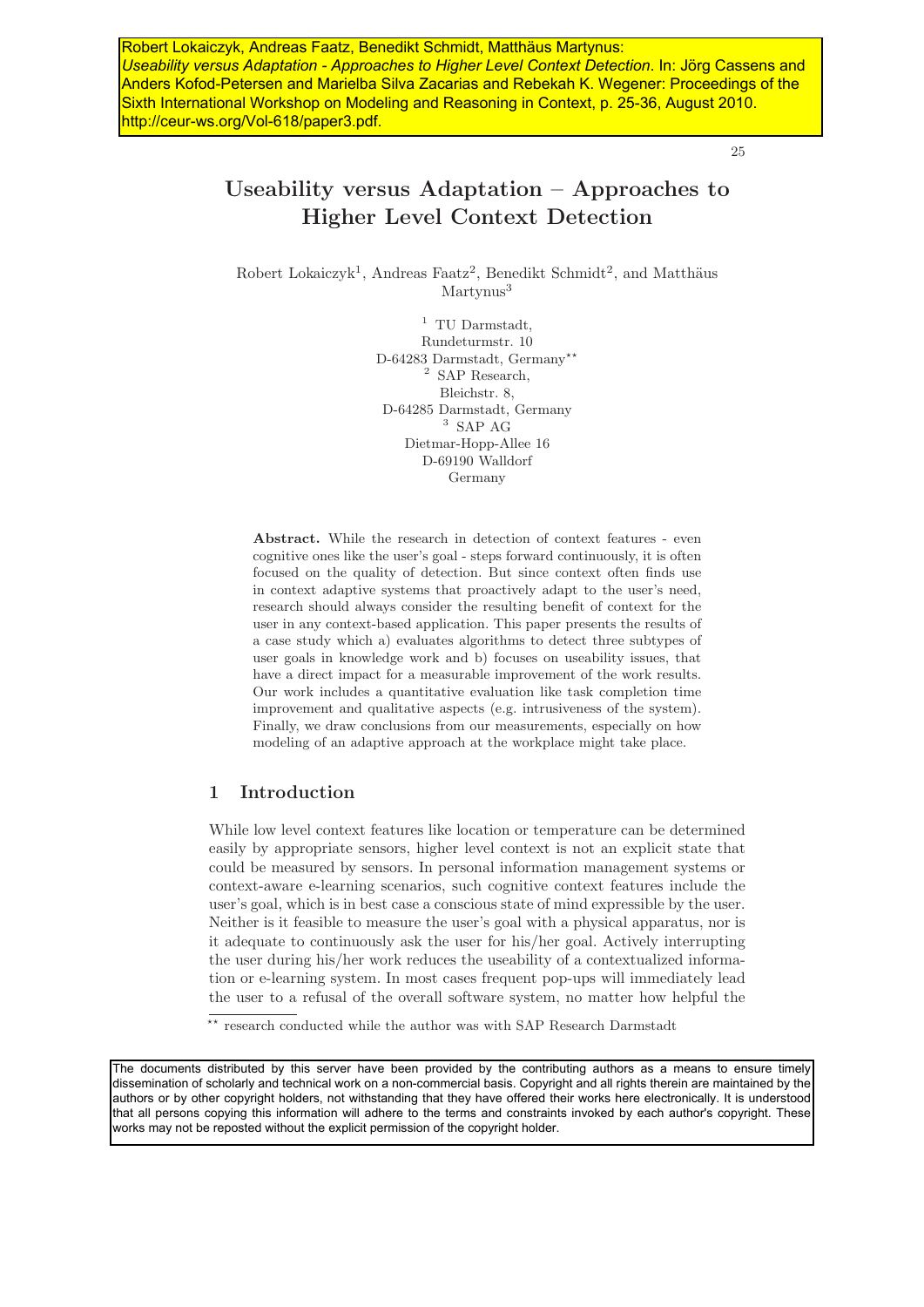#### 26 R. Lokaiczyk, A. Faatz, B. Schmidt, M. Martynus

recommended resources or actions based on the context are. Useability overrules context-aware adaptation here.

Consequently, research should not only focus on unintrusive context detection with high precision and accuracy but also on adequate mechanisms in order to use this context information for applications in provable helpful way. Useability of context-aware applications might also suffer in many ways while reconfiguration of GUI elements or ever changing lists of recommendations might distract the user from the working task and actually lead to longer task completion times (efficiency) or even lower task completion ratios (effectiveness). As a conclusion context based systems should not only be benchmarked by the quality of their context detection mechanisms but primarily by the benefit that context information is gives the user.

In order to analyze effects of the design of context adaptive systems to useability and work results in a corporate knowledge work scenario we set up a user study with the goal to measure the interrelation between acceptance (i.e. usability) and efficiency (i.e. ability to speed up knowledge work) of a context detection environment. Therefore we sketch the connection between context and user goal in Section 2. define a taxonomy of user goals for knowledge work in Section 3 and introduce up-to-date approaches for unintrusive, probabilistic context detection in Section 4. We instantiate these approaches in a corporate user study that involves 12 typical tasks of knowledge work (see Section 5). The resulting improvement of the user's knowledge work is measured qualitatively and quantitatively in Section 5, before we draw conclusions more on a systems modeling level.

# **2 Connection between User Goal and Context**

Context adaptive systems generate user support with respect to a user goal identified by the system. This demands an understanding of the connection between goal and context. To describe this connection, we use an extended k-system control-circuit model as presented by [1] (see Figure 1), originally used to describe system-world interaction. In our adaptation it shows the dominance of the user goal on user context mediated by action in and perception of the real world. A user might have multiple goals concurrently which have different relevancies. We consider the goal with the highest relevance as trigger for the organization of user-world interaction in a situation. Organization means that the goal leads to a planning process of the user, how to achieve a goal. The resulting plan as behavior in rehearsal guides user perception of and user action in the real world, as described in adaptive resonance theory [2]. Thus, user context is dependent on a goal and the resulting plan. A respective context term has been introduced by  $[3]^4$  and slightly modified by [5]. They distinguish the following categories of the real world for an individual:

**<sup>–</sup>** Intrinsic Context: Those elements of the physical world which are consciously perceived and considered by an individual as related to a goal

 $4$  referred to in [4]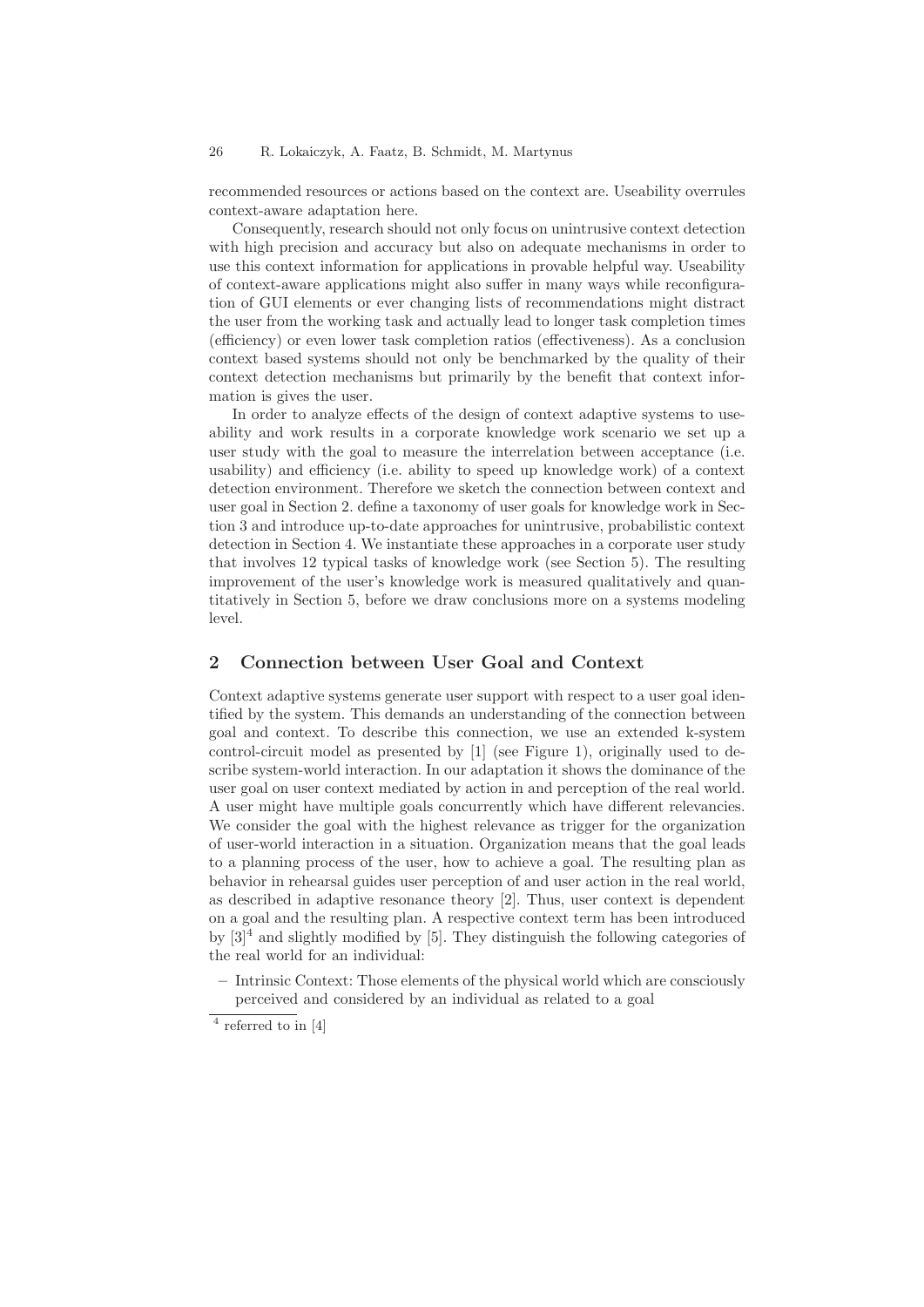Useability versus Adaptation – Approaches to Higher Level Context Detection 27

- **–** Extrinsic Context: Those elements of the physical world which are consciously perceived and not considered as related to a goal
- **–** Unperceived things: Aspects of the real world which are not consciously perceived by an individual

Context is changed by actions and consumed by perception. That can result in adaptation of the plan and can again have an effect on the goal, which closes the modeled control-circuit. A context adaptive system interacts with the control circuit. It is an element of the real world which detects user actions based on sensors and deduces user goals based on collected sensor data. In a desktop environment this means that the actions of the user, like opening applications, using application-specific functionalities, etc. are indicators which are used to identify a user goal. Once, the system identifies a user goal three different kinds of support can be given:

- **–** support the perception of the intrinsic context (e.g. highlight specific elements of the context to support user orientation)
- **–** support actions on elements of the intrinsic context (e.g. automation of time consuming and stereotype activities)
- **–** extend the intrinsic context by adding elements to the conscious and goal related user perception (e.g. recommendation lists)

To identify goals and decide on reasonable support a thorough understanding of user goals and their effects on the interaction with the real world is necessary. In the following we describe the understanding of user goals we followed to realize a context adaptive system.



**Fig. 1.** Connection between User Goal and Context

## **3 Modeling User Goals**

In accordance to Broder [6], who defined a taxonomy of user goals for web retrieval, we sub-divide the concept of user goal into three different subtypes including:

1. Informational Goal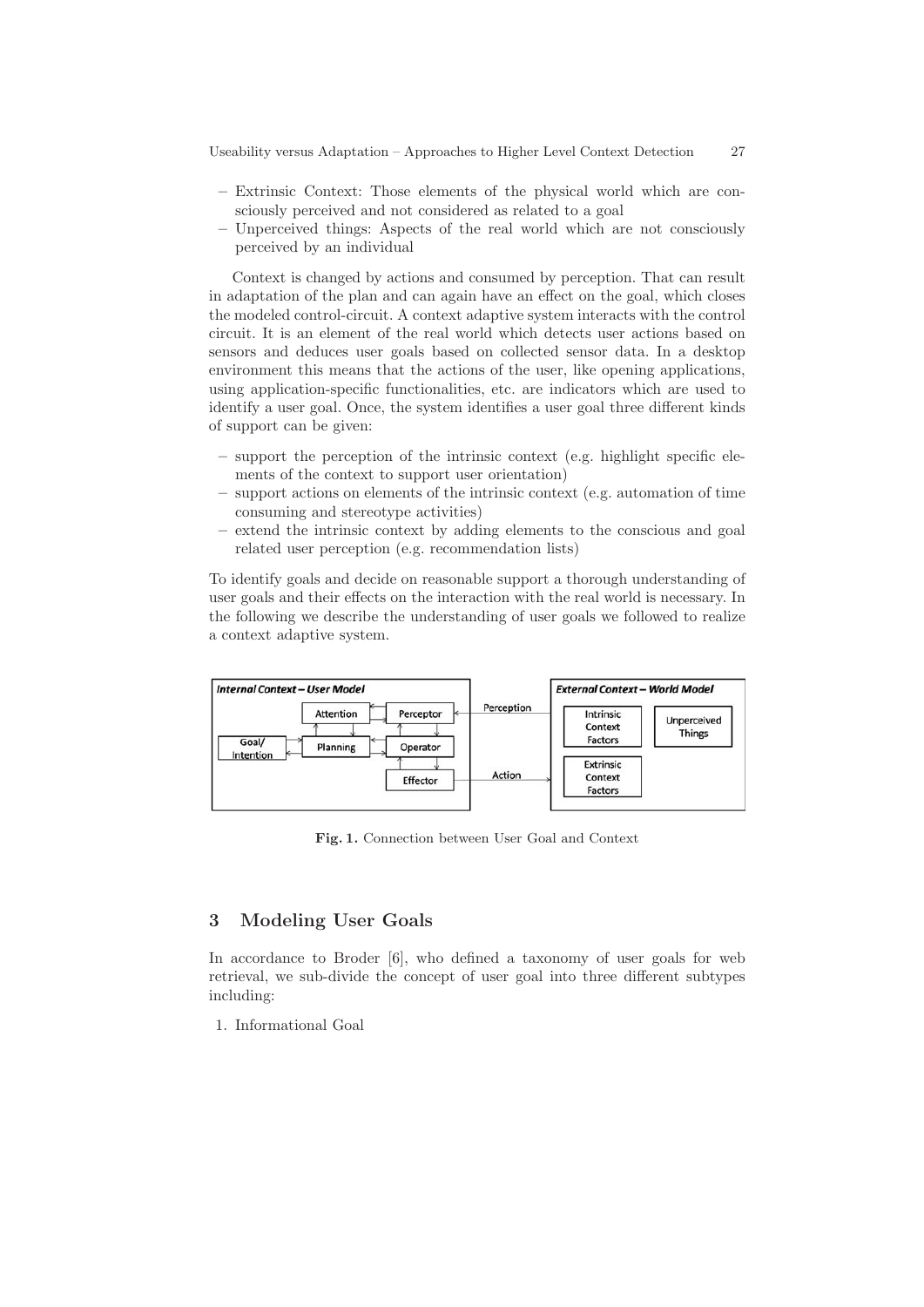- 2. Transactional Goal
- 3. Navigational Goal

While all subcategories are intentions the user might have during his/her work, the characteristics and the methodology to detect these goals differ.

In certain work situations the knowledge worker needs factual knowledge in order to fulfill his/her working task. An informational goal addresses background knowledge that is necessary to understand concepts with regard to the working task. If for example the knowledge worker needs to model a software with UML, the understanding of the concept UML class diagram is crucial to complete the task. The search for proper knowledge resources, that explain a class diagram, embodies an informational goal.

The user goes after a *transactional goal* if s/he is trying to accomplish a working task in a work process by performing certain transactions. Those transactions might involve user interaction with the system that result in a defined work result (e.g. a text document or a spreadsheet). The detection of a transactional goal consist of the analysis of the user interaction with the system in order to reason about the anticipated work task. A work task might be writing a letter, creating a balance sheet or compiling a presentation.

A navigational goal however is not characterized with regard to content aspects, but does target on a navigation path to a state of location in the work environment. The user's intent here is to find a particular document, directory or file, s/he already used. This involves also web resources like URLs the users has visited sometimes in the past. The resource might be of interest for him/her as a template or as an example. The navigational goal represents a description of the location of the object of interest via a path or a URL.

Since the three types of user goals cover different aspects of knowledge work, the algorithms to anticipate them vary too. The next section describes probabilistic approaches to reason for the supposed goal of the user by analyzing context features of the work environment (for a detailed enumeration of our context features see [7]). All approaches target to manage to get along with low explicit user input (like it would be the case with online learning or feedback mechanisms), in order not to spoil the useability. We strongly believe the user is not willing to accept additional effort to support a system that is meant to support him/her without an overall benefit.

# **4 Approaches to User Goal Detection**

### **4.1 Informational Goal**

In order to estimate the user's need for information in a certain work situation, the system needs to have means of interpretation of the topic the user is currently dealing with. The scientific field of topic detection offers a number of options given a textual corpus that can be analyzed. In distinction to topic detection in computational linguistics, where the input consist solely of one text document or fragment, we define the combination of all textual context features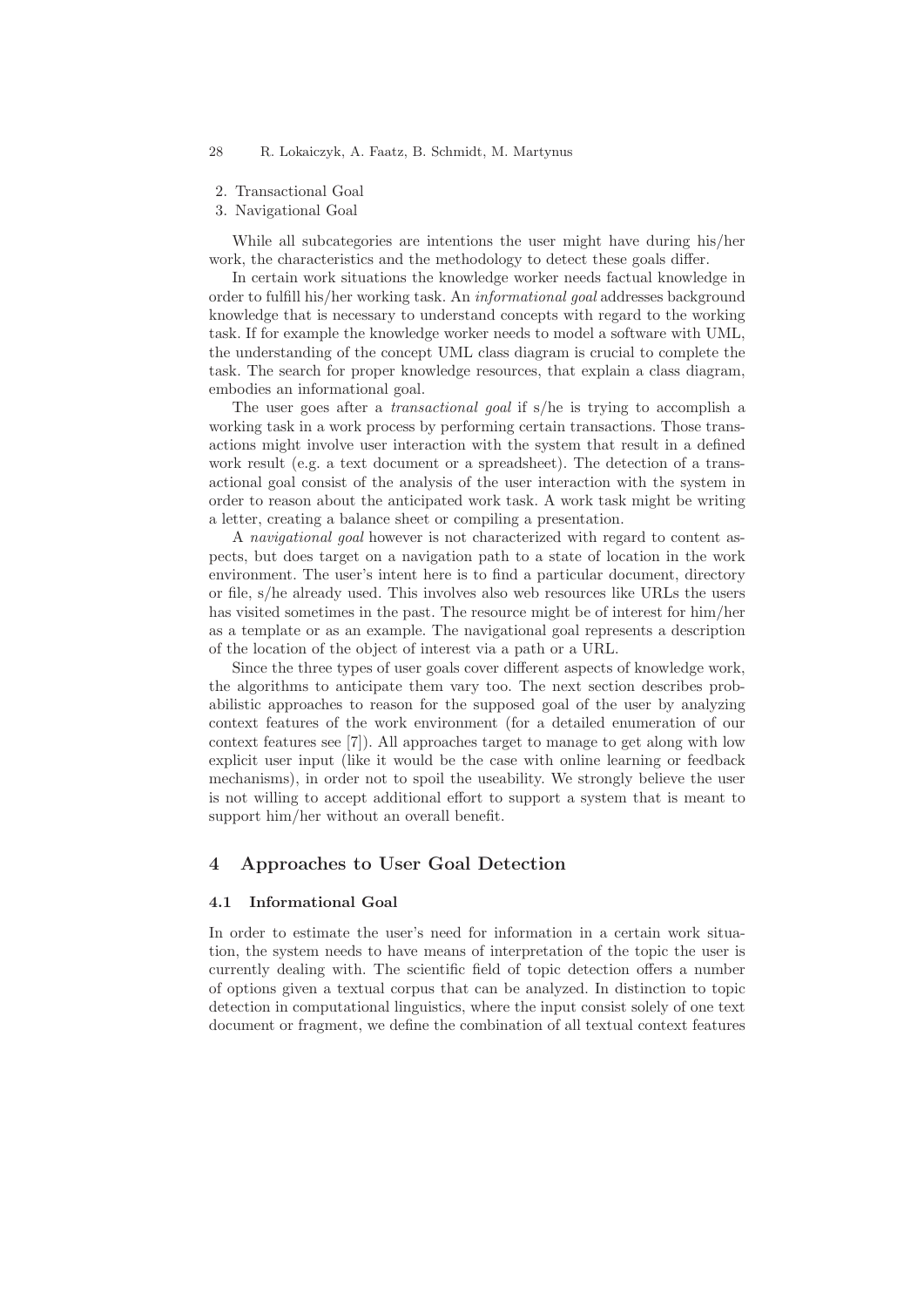of the work environment as input for the topic detection. This involves not only documents currently opened in different applications, but also the content of websites displayed in the browser, window titles and file names. Recent methods for topic detection that deliver good results include e.g.  $LSA<sup>5</sup>$  [8]. But since we extract topical information only for the purpose to identify relevant words or concepts the user might have a question or informational need for, we focus on simple keyword-based approaches here. The extracted keywords relevant to the user's current working task represent potential informational goals the user needs information on. Based on the list of keywords a knowledge management system or work-place embedded help system might offer resources that explain the concept or define the keyword. In a generic scenario the learning resources can be derived simply by offering the corresponding Wikipedia page to the keyword, in specific corporate scenarios a corporate knowledge repository, reflecting professional needs is recommended. The relevance of a keywords with regard to the working task can be estimated by term relevancy measures as in [9] or given by a static list of relevant terms defined by a domain expert. In a similar fashion to the APOSDLE approach [10] we applied string matching on a list of keywords characteristic for a particular task. But in contrast to the APOSDLE approach the tagged learning material was automatically drawn from Wikipedia, i.e. referring to pages with the respective tags.

#### **4.2 Transactional Goal**

Task detection as a research category, which is used for the identification of a transactional goal, has already been described in [11], [12] and [7]. We also proceed with a machine learning approach that uses user interaction with the system and the work environment itself as an indication for a particular work task, since after a short training phase which can also be outsourced, the system works autonomously. Therefore we operate on slices of the event stream captured by desktop sensors. Our context model here is a holistic one with regard to the number of features that can be captured on the computer desktop itself, not in the physical environment around it. We apply a hybrid voting approach between the decision tree ID3 [13], Naïve Bayes [14], Euclidean distance [15], Irep [16] and SMO(128) [17] algorithms in this experiment. This outperformed the single algorithms named on our data set.

#### **4.3 Navigational Goal**

The identification of the navigational goal is the task of identifying the next document to be opened by the user. If we anticipate the document right and provide a short link the user saves time for navigation and search. We formulate this problem scientifically as sequential prediction and leverage from recent research in clickstream analysis (see [9]). Without any background models we create a navigational graph in-time that consists of documents accessed as nodes

<sup>5</sup> Latent Semantic Analysis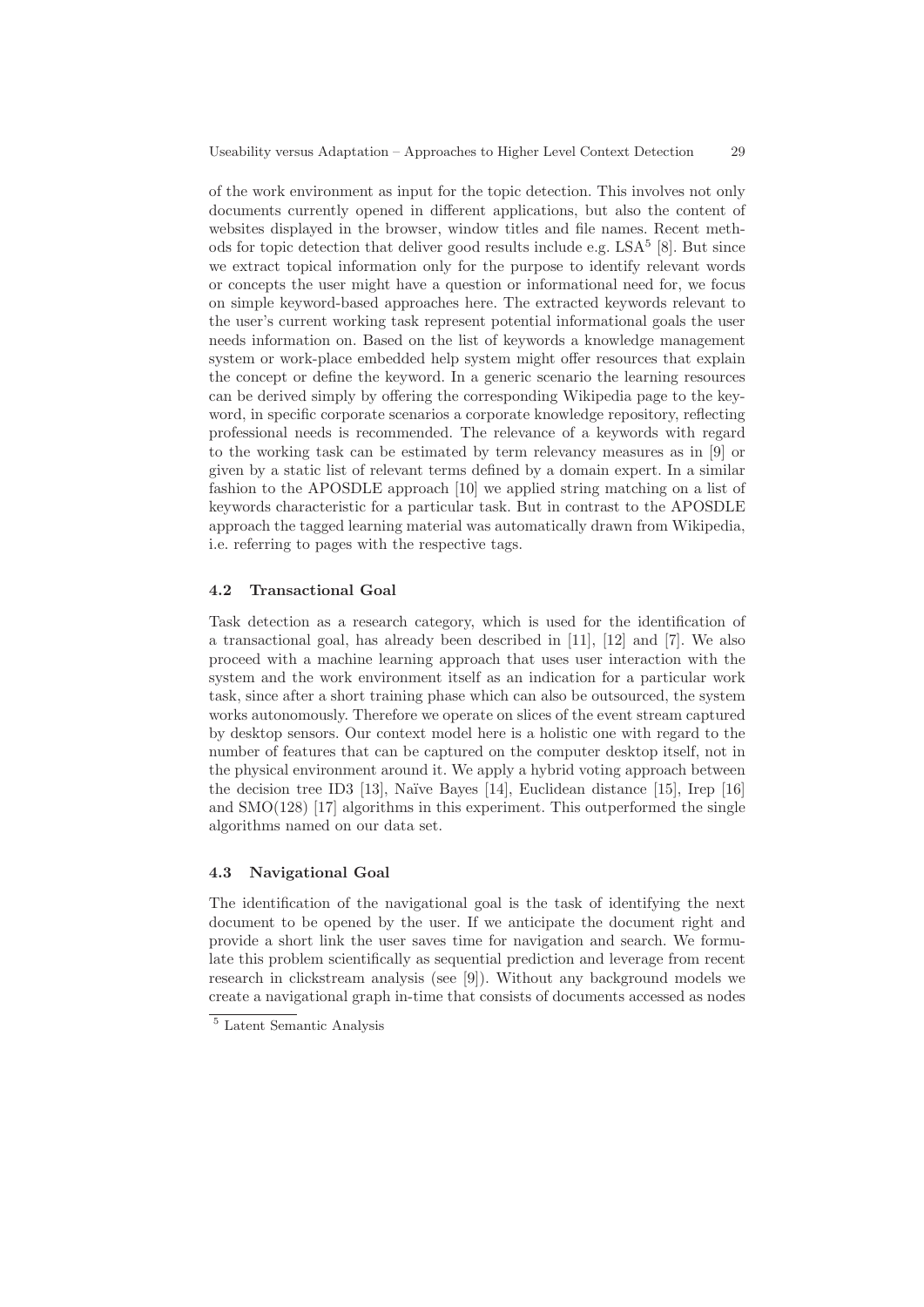#### 30 R. Lokaiczyk, A. Faatz, B. Schmidt, M. Martynus

and transitions between two documents as vertices in the graph. A sample graph from our user study is shown in Figure 2. The detection of the matching document is then based on a sequence of documents in the navigation path, which was recently used by the user. On this graph we can use partitioning algorithms and propose all navigation objects in the actual partition that have not been accessed in the actual session. Phase 1 of our user study showed the most effective results for navigational goal detection, which are based on the paradigm of spreading activation [18] on such a navigational graph.



**Fig. 2.** Navigational graph enabling algorithms without task or domain model

# **5 Design of the User Study**

The following paragraph describes the general setup of our in-house context detection study in the corporate environment of a large software company with dominant characteristics of knowledge work in daily business. Our general research question addresses not only the accuracy of context detection itself but also the interrelation between acceptance (i.e. usability) and efficiency (i.e. ability to speed up knowledge work) of the described context detection environment. The experiment consisted of two phases:

In phase 1 we collected training and evaluation data. We used these data to improve our system and find the best machine learning algorithms and parameters for the recommendation algorithms. In phase 2 we tested the improved system.

Our report will sketch these phases, discuss the measurements and draw conclusions for the introduction of context detection to an organization - in general,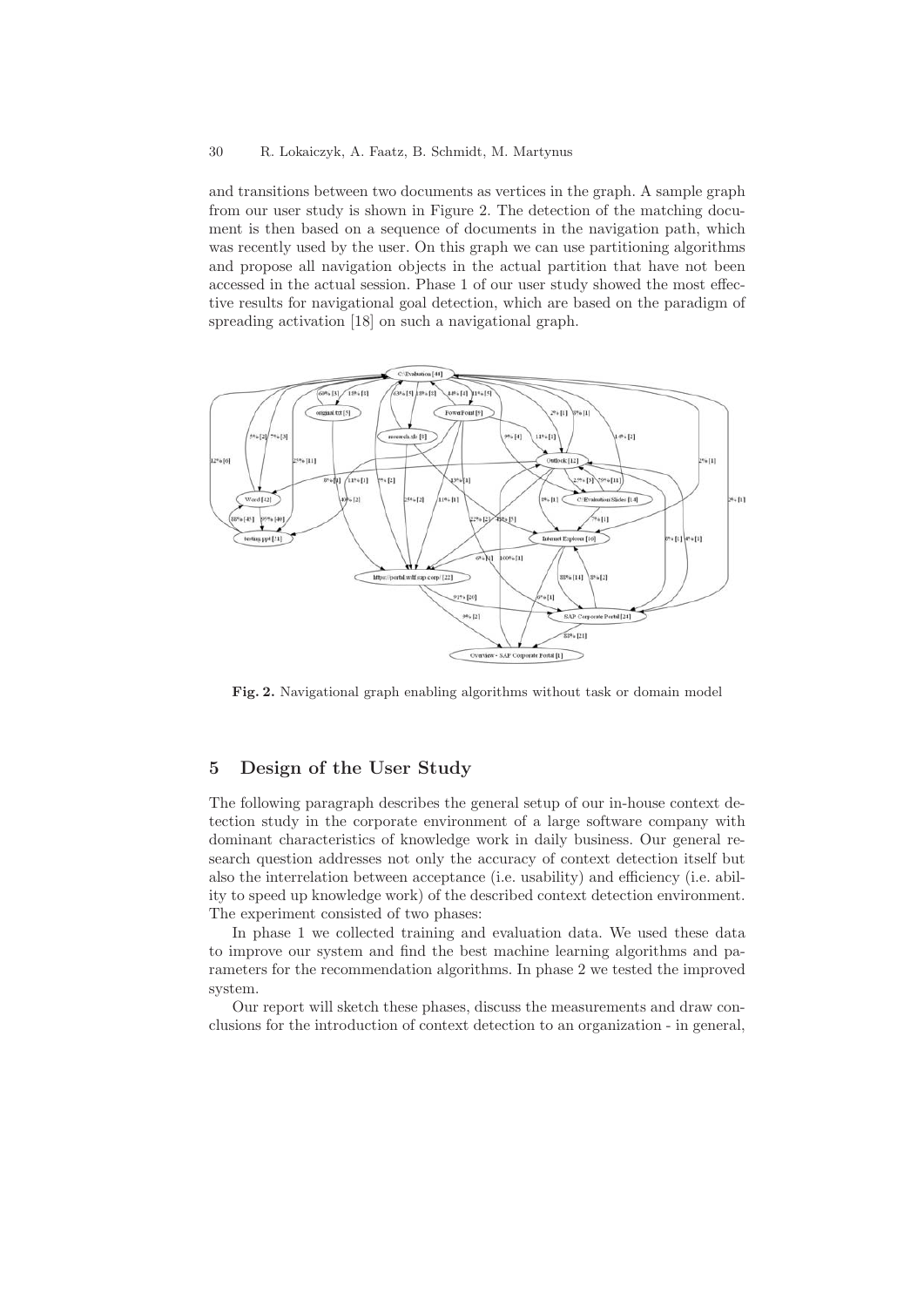along task models and along domain ontologies characterizing the organization.

#### **Phase 1**

We defined 12 tasks, which have been performed by 20 participants from the SAP Research CEC Darmstadt (mainly postdoc-level researchers and PhD candidates) during the first phase without any contextualized support.

The tasks are condensed versions of typical work a researcher has to carry out in the context of the industrial research projects, transfer projects and program activities at SAP Research in Darmstadt (comments in italics):

- 1. create a presentation on Generics in Java (i.e. preparing technical slides)
- 2. leave request (interacting with a typical SAP tool)
- 3. update the SRN (the SAP Research Knowledge Representation Tool) page of your project
- 4. distribute presentation slides (find the right people and their full names to send slides to)
- 5. visualization of quantitative research results (MS Excel-style)
- 6. translation of executive summary (a typical task as SAP is a bilingual company)
- 7. code development: Hello World class in Java (very simplified programming task)
- 8. create a handout (for a presentation)
- 9. create a UML-diagram (very simplified)
- 10. budget calculation (no tool pre-nominated)
- 11. software update (non-automatic software update of one tool)
- 12. inventory update (modeled as an interruption of another task)

To avoid correlations between the tasks the participants got the tasks in a random order. During the data collection phase these tasks were conducted in a restricted time and with some hints on supporting material (e.g. the presentation slides). We collected the data in a database and labeled it according to the task in which it was collected.

#### **Phase 2**

In this phase we let 15 participants from the SAP Research CEC Darmstadt (a true subset of the phase 1 participants) perform the tasks a second time in random order. This time they were supported by our context detection system (see Figure 3). This happened weeks after the first phase to blur the participants memory on how the tasks are performed - a quite realistic condition with support from our system. In comparison to recent approaches (e.g. APOSDLE P3) we used a very simplified user interface (see the screenshot below) only showing documents stemming from task detection, topic detection and clickstream analysis to collect information about how our system helps them to fulfill the task faster and easier. By design, the users in phase 2 had as easy access to the tools for the tasks (left side, for instance MS Excel) as in phase 1 to principally enable work without context detected support.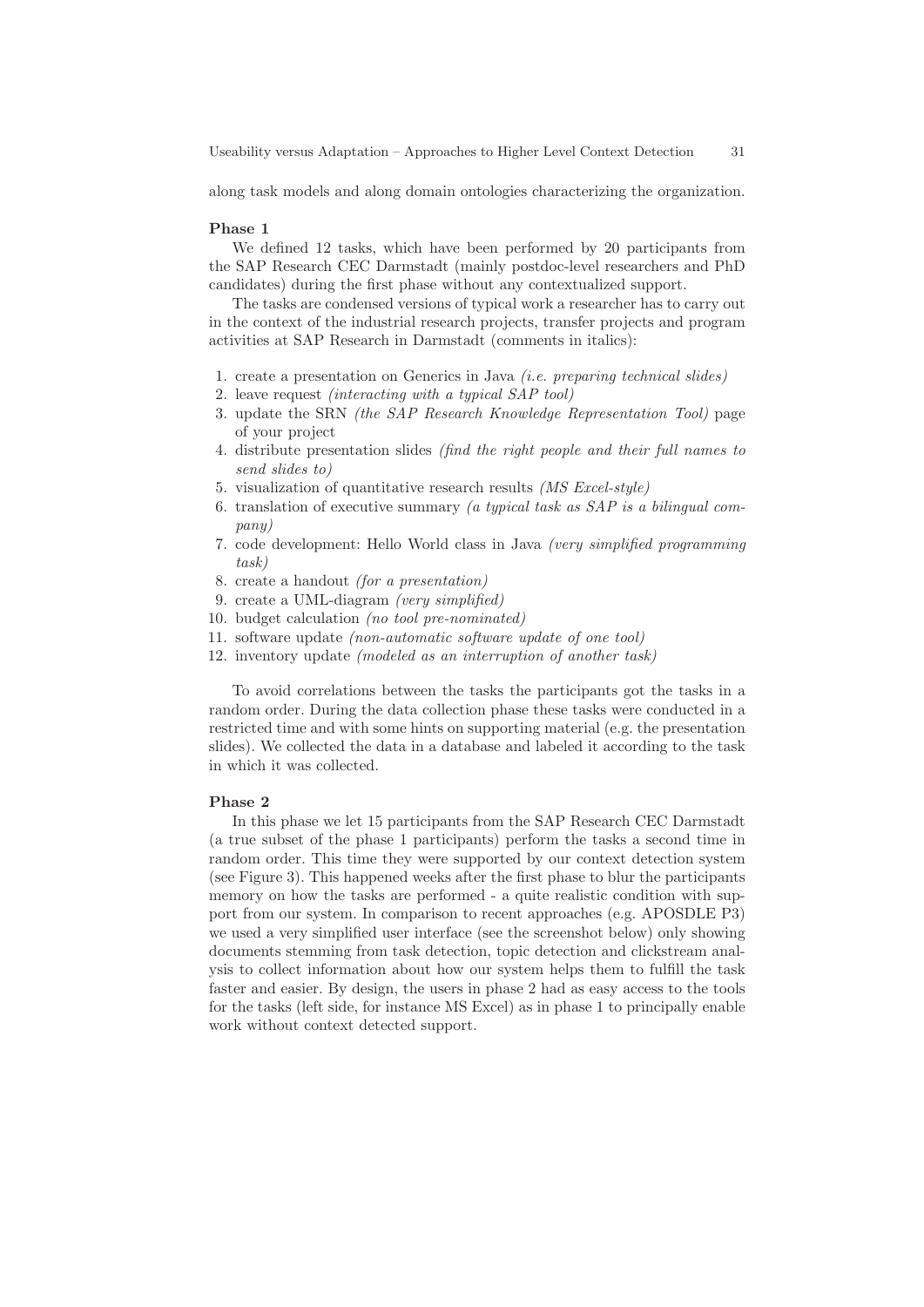#### 32 R. Lokaiczyk, A. Faatz, B. Schmidt, M. Martynus



**Fig. 3.** Screenshot of the simplified UI - the right hand sidebar showing three potential recommended list of documents from topic detection (with a topic as informational goal), purely unsupervised mechanisms based on the users clickstream (a document or URL as a navigational goal) and task detection (with a task as transactional goal).

#### **5.1 Evaluation and Discussion**

We used a connection of the users actions to a system clock to measure the amount of time needed per task in phase 1 and phase 2. Figure 4 shows a detailed time analysis in the form of and the relative amount of time gained (green) or lost (red) with/without context adaptive support.

The average user became 30% faster on an average task. Intuitively, this number is more than the speed-up expected without tool support by a pure learning effect with scrambled, once interrupted short tasks resembling a heavy workload. But the proof via a control group that tool support is the reason for speed-up is still missing.

The two most effectively tasks speeded up were routine tasks (Update SRN and Software Update) with relatively low involvement of personal creativity. However, despite the fact that these were routine tasks, their repetitivety is low enough to still offer enormous room for automated support as in our study, e.g. by just presenting the right entry point to the system to be updated. Tasks like Visualization Results and the ones on Prototype Development or Translation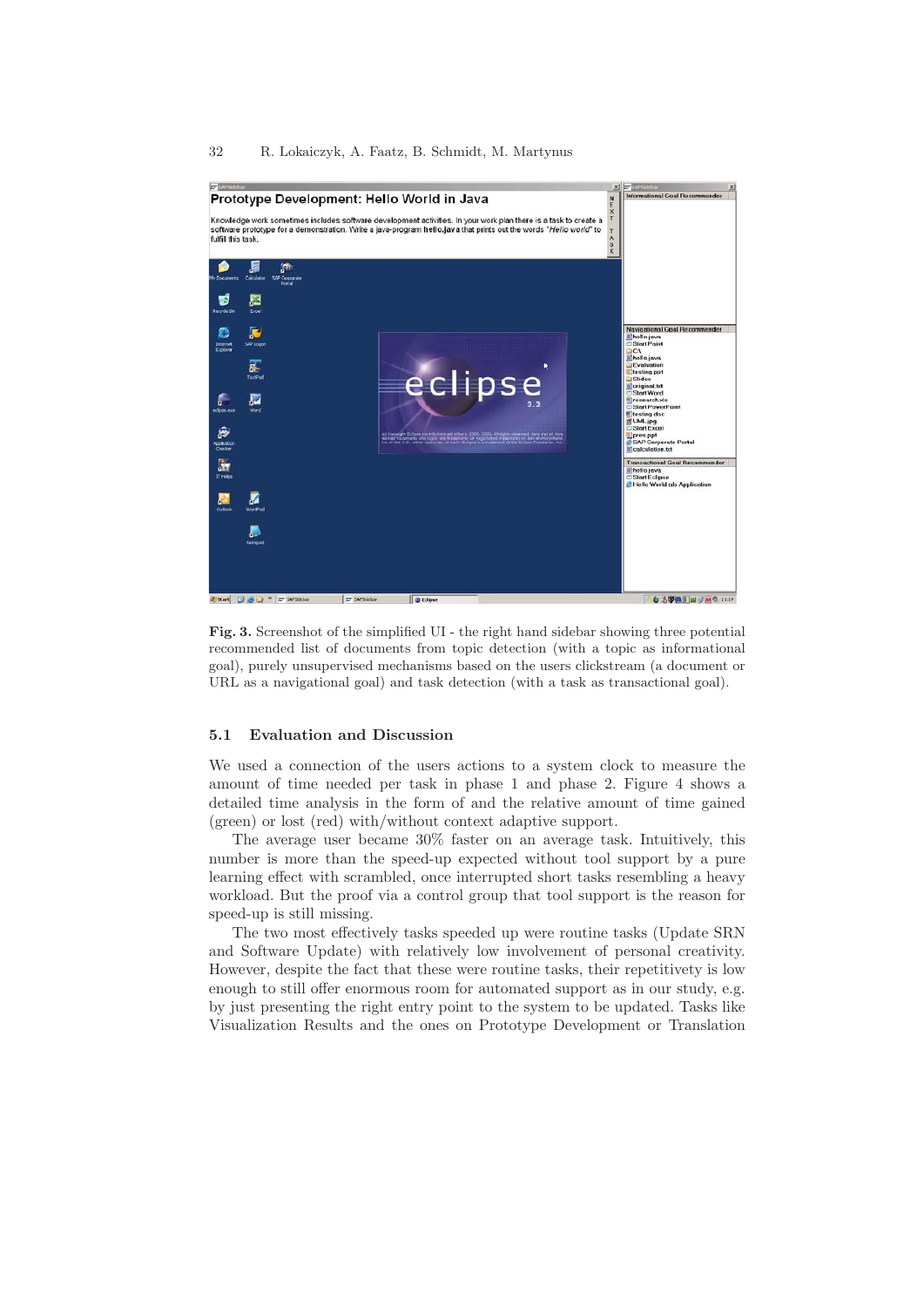|                   | Gemerics  | SRN<br>Update: | Slides<br>Distribute | Results<br>Visualization | Request<br>eave<br>∍ | Translation | evelopment<br>ó<br>۰<br>Prototyp | Update<br>Inventory | Handout    | š         | alculation<br>Ü<br>Budget <sup>(</sup> | Software Update | Complete  |
|-------------------|-----------|----------------|----------------------|--------------------------|----------------------|-------------|----------------------------------|---------------------|------------|-----------|----------------------------------------|-----------------|-----------|
| User 1            | $-21.05%$ | $-70.31%$      | 36.42%               | 69.05%                   | -61.63%              | 33,33%      | -36.76%                          | $-0.85%$            | -31.76%    | -39.92%   | -32.75%                                | -69.38%         | $-29.96%$ |
| User <sub>2</sub> | 13,59%    | -60,63%        | $-8.89%$             | 158.20%                  | 24,38%               | 32,52%      | 28.13%                           | $-4.19%$            | 105.93%    | 22,20%    | 33,93%                                 | -39.89%         | 14.97%    |
| User 3            | -55,59%   | -62,33%        | 17.65%               | $-20.14%$                | 32,45%               | $-1.74%$    | $-25,12\%$                       | $-24.14%$           | -58.91%    | 5,31%     | $-10,97%$                              | $-7,33\%$       | $-18.91%$ |
| User 4            | -50.00%   | -51.56%        | -53.40%              | 41.22%                   | -28.30%              | -31,00%     | $-18,57%$                        | -51.75%             | $-26.24%$  | -49.53%   | -35,41%                                | -51.56%         | -33.69%   |
| User 5            | -53.55%   | -55.81%        | -35.03%              | $-36.27%$                | -39.01%              | $-54.22%$   | -58,89%                          | -56.33%             | -31,30%    | -50.72%   | 66,67%                                 | -55.17%         | 42.78%    |
| User 6            | $-61,19%$ | $-74,88%$      | $-11.97%$            | -59,88%                  | $-29,05%$            | $-23.87%$   | $-24.51%$                        | $-22.97%$           | $-17.65%$  | -33,05%   | $-2,67%$                               | $-26.83%$       | $-32.13%$ |
| User 7            | -50.48%   | -93.52%        | -63.70%              | $-10.33\%$               | 45.71%               | -25.65%     | 4,22%                            | -57.58%             | -53.72%    | -36,73%   | 23,60%                                 | 11.22%          | -31.92%   |
| User 8            | 6.83%     | -84.77%        | -29.53%              | $-78.89%$                | -47.00%              | $-10.39%$   | -55.81%                          | 2.16%               | $-10.42%$  | $-29.54%$ | -36.14%                                | 48.56%          | 41.62%    |
| User 9            | -66.88%   | $-33.11%$      | -6.02%               | $-0.50%$                 | 4,33%                | $-0.48%$    | 39.08%                           | $-6.15%$            | $-79.15%$  | $-31.79%$ | $-4.03%$                               | -53,47%         | $-25.14%$ |
| User 10           | -30,60%   | -55,26%        | $-62.41%$            | -34,72%                  | $-10,90\%$           | -47.62%     | 12,39%                           | -45,19%             | 3,83%      | $-59.27%$ | -35,78%                                | -54,82%         | -32.17%   |
| User 11           | -5,29%    | $-81,25%$      | $-16.99%$            | -40.67%                  | -34,84%              | -42,79%     | 33.97%                           | $-5,11%$            | -38.39%    | 32,76%    | -42,66%                                | -45,00%         | $-29.77%$ |
| User 12           | -55.85%   | -87.85%        | -51.92%              | -49.76%                  | -57.36%              | $-29.06%$   | $-85.16%$                        | -59.71%             | $-76.80\%$ | -54.53%   | -59.42%                                | $-76.53\%$      | -58.82%   |
| User 13           | -67.00%   | -82.46%        | 71.63%               | $-3.88%$                 | 43.42%               | $-9.74%$    | 13.22%                           | $-41.52%$           | $-14.38\%$ | $-38.44%$ | -62.46%                                | 2.58%           | -31.98%   |
| User 14           | $-26.97%$ | -47.92%        | -55.06%              | $-3.61%$                 | 24,22%               | 29,72%      | -36,50%                          | $-2,82%$            | $-10.26%$  | -30.43%   | $-19,18%$                              | $-62.17%$       | -20,00%   |
| User 15           | -37.77%   | $-45.13%$      | $-7.14%$             | $-29,46%$                | -37,33%              | -62.14%     | -54.94%                          | -60,16%             | -30.70%    | -6,83%    | -22,44%                                | -60,66%         | -38.32%   |
| Average           | $-37.51%$ | -85.79%        | $-27.97%$            | $-7.83%$                 | $-11.39%$            | $-16.21%$   | $-18.35%$                        | $-29.15%$           | $-24.60\%$ | $-26.70%$ | $-15.91%$                              | 42.50%          | -30.02%   |

**Fig. 4.** Speed measurements, relative speed-up (green) or slow-down (red) of users

involve more creativity, but still show the supportability by context detection in our lab setting. There was one user (User 2), who was very much distracted by the recommendation system - at least in a positive sense, as s/he liked the system very much and started playing with it. This attitude seems to be an outlier in comparison to the other fourteen users. Another outlier, the leave request with relatively many users taking more time to perform with context detection support, lacks explanation so far. None of the 15 users found particular bad suggestions by the system regarding this task - and even 43% of the users found particularly good recommendations in that task.

Figure 5 shows the overall satisfaction with the combination of tools as determined by a questionnaire.

A surprising result shown at the top of Figure 5 is the overall opinion about the intrusiveness of the system. 57% of the users did not feel intrusiveness, a reason to follow to the presentation of documents and not tasks and topics, such as in APOSDLE P3 [19] and similar systems as the Microsoft Office Assistant. As the design of the UI came nearly by chance and just piggy-bagged of the scientific approach to make the three different flavors of context detection (navigational, transactional, informational) comparable for the lab study, we see a very interesting anchor for further UI design around the smoothly morphing list of document hits updated by the context detection regularly. Further research in that direction drawing a distinction from the current metaphors "pop-up of suggestions" or "click to get a context-based suggestion" seems to be very valuable. Although the system was not felt to be very intrusive (or at least by a minority of the users perceived as such), a strong majority (93%) of the users were aware of the fact, that different kinds of context detection were designed to support them. The recommendation of documents from the spreading activation algorithm turned out to be most valuable from the users perspective. We also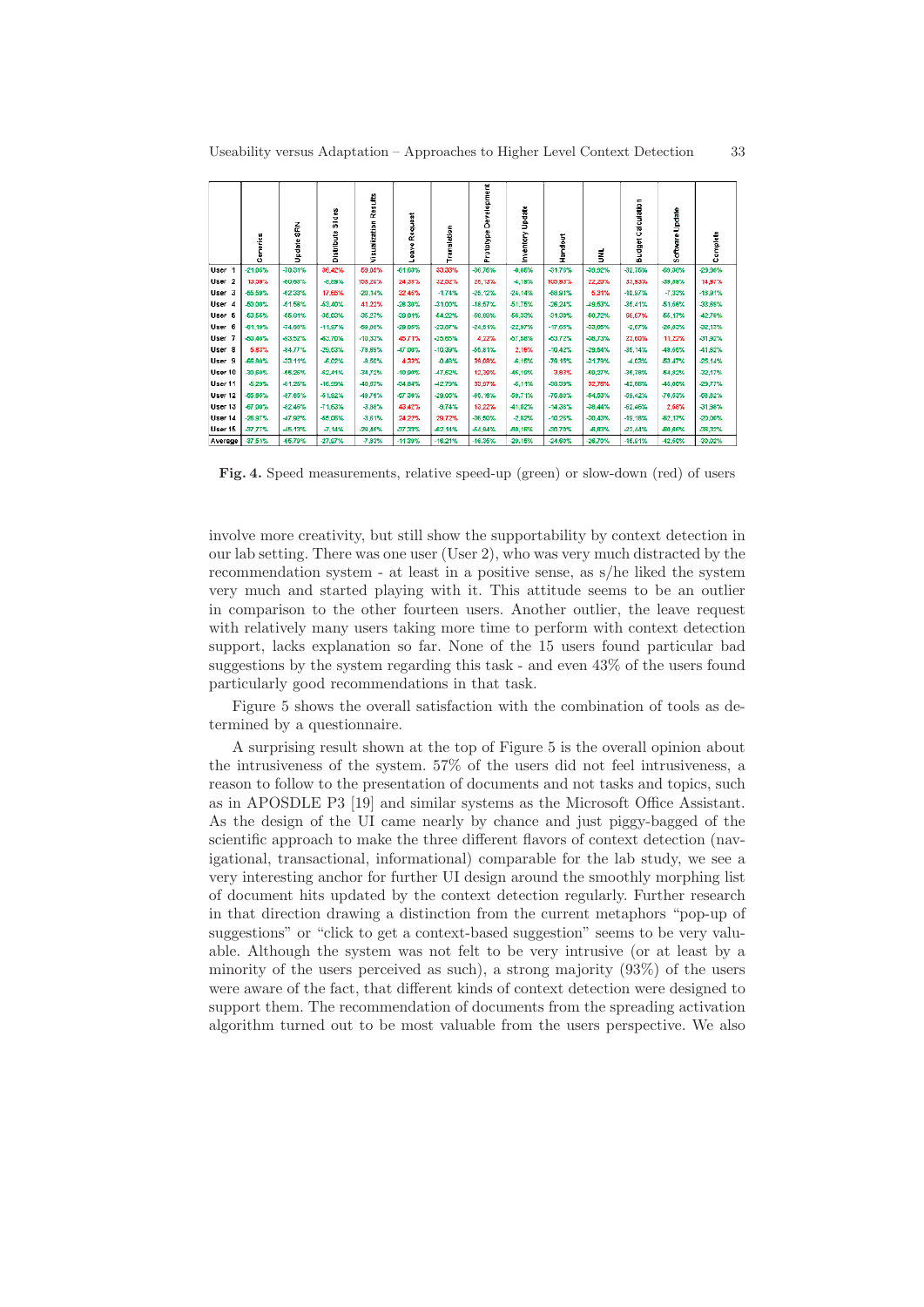

In overall, is the type of support provided by the adaptive workplace-embedded sidebar INTRUSIVE for you?

**Fig. 5.** Results of the questionnaires

related this question to the click behavior, which showed that these documents from the navigational mechanism were also selected most often - in contrast to a mediate selection (and a medium judgement in the questionnaires) of documents from the task detection and almost no response to the topic detection. This is a clear distinction from the results in the summative evaluation of APOSDLE, where the topic detection was favored above the task detection. The outcome depends on the quality of the models and annotation. In this experiment, the linking to Wikipedia was perceived as too general even for "non-office" tasks, where a source of encyclopedic knowledge might be expected as useful. The other way around, navigational mechanisms do not depend on models, supported the users in our study - but have the conceptual drawback of only referring to documents, which were already at least touched by the users (i.e. triggering the question, how new knowledge can be transported to the individual user, a question of true knowledge transfer in the organization).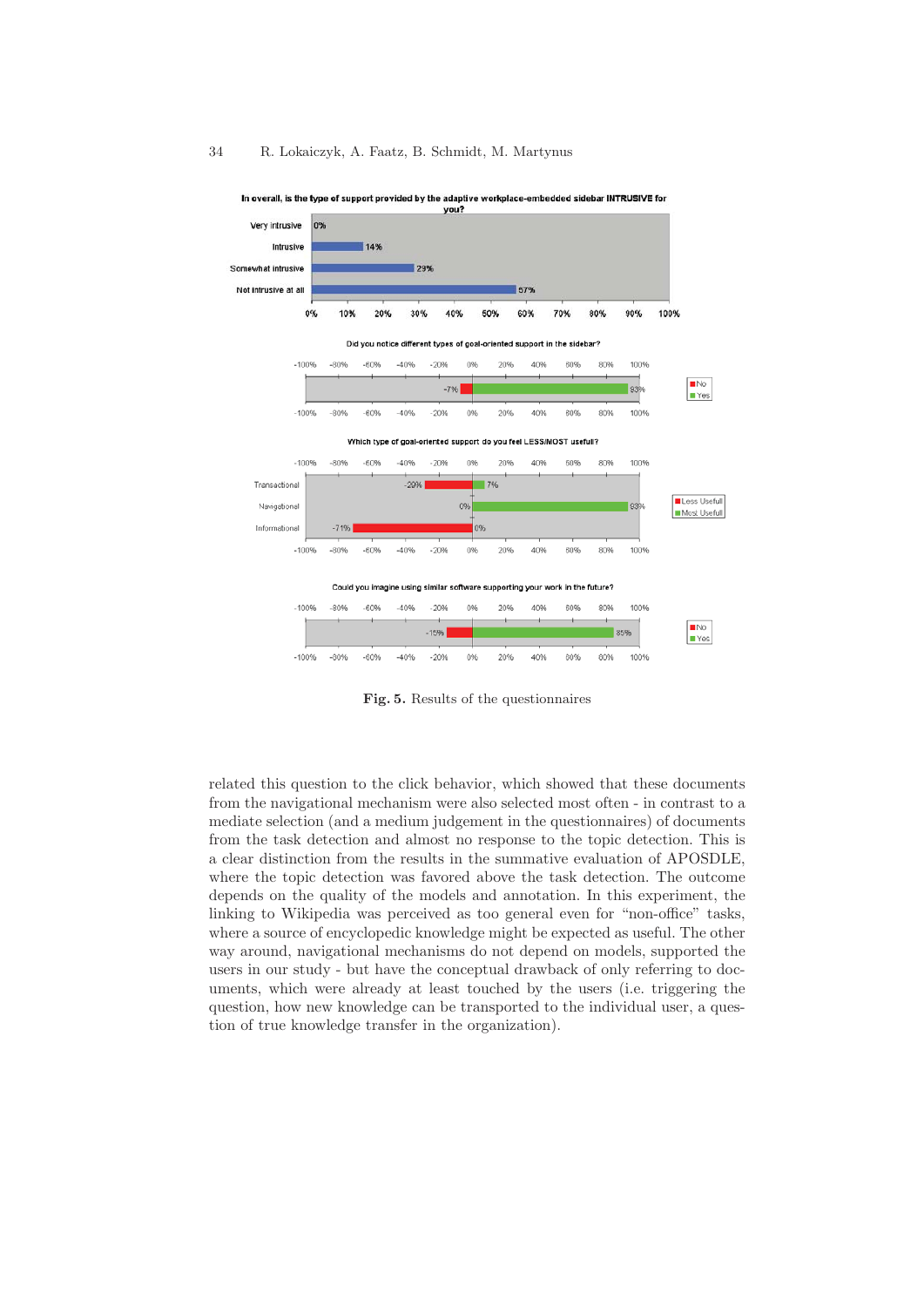Finally, the system was perceived as helpful, which we conclude from the combination of the two facts that it caused speed-up and that most of the users claimed, that they would use it again. The questions which remain open are less on the algorithmic side, but more on the organizational side and UI side:

- **–** How to effectively and efficiently connect models to the context detection and how to complement this with the more personal navigational mechanisms?
- **–** Which UI-metaphor is best suited for presenting the continuous flow of context-dependent suggestions?
- **–** Does the possible extension of defining and adopting holistic enterprise models compensate the heavy modeling effort?

#### **6 Summary and Outlook**

We identified the best context detection algorithms in a specific empirically accessible workplace environment. Our study included task detection, topic detection and model-free, purely statistically determined navigational context detection. Contextualized support seems to be helpful along with the right metaphor for the UI but - when going beyond the helpful reconstruction of personal document streams and piles - strongly dependent on the investment in the modeling of tasks and topics (i.e. in transactional and informational goals). Thus the main follow-up of our study is, that we are now in the position to suggest a way of context detection intertwined with modeling, which slightly deviates from the strategy taken in e.g. APOSDLE integrated modeling [20]. The key is human activity monitoring: We suggest to apply context detection already in the very early phases of task and topic modeling by navigational mechanisms individually and to complement this by task models and ontologies, which in some sense (e.g. by pooling search terms passed to search engines) are seeded decentrally in the organization. The purpose is to focus modeling on situations, where we can automatically determine, that navigational context detection passes back values (e.g. documents), which are from the personal history, but do not reflect the user's goal. Such a gap analysis should determine the shape of the domain and task model. This differs from a modeling strategy of interviewing experts and opens the door to a more decentralized and continuous way of relating detection mechanisms and modeling. However, the knowledge engineer and the domain expert are still be needed to work on the seed we mentioned as a result of human activity monitoring and the later phases of validation. In our upcoming work, we will focus on the category of transactional goals. We want to use user action data of multiple users to identify reoccuring subcategories of the transactional goal. For these subcategories we want to provide identification mechanisms and realize specific, proactive user support. This will help to get a better understanding of the difference and similarity of transactional goals of multiple users.

# **References**

1. Stachowiak, H.: Allgemeine Modelltheorie. Springer-Verlag (1973)